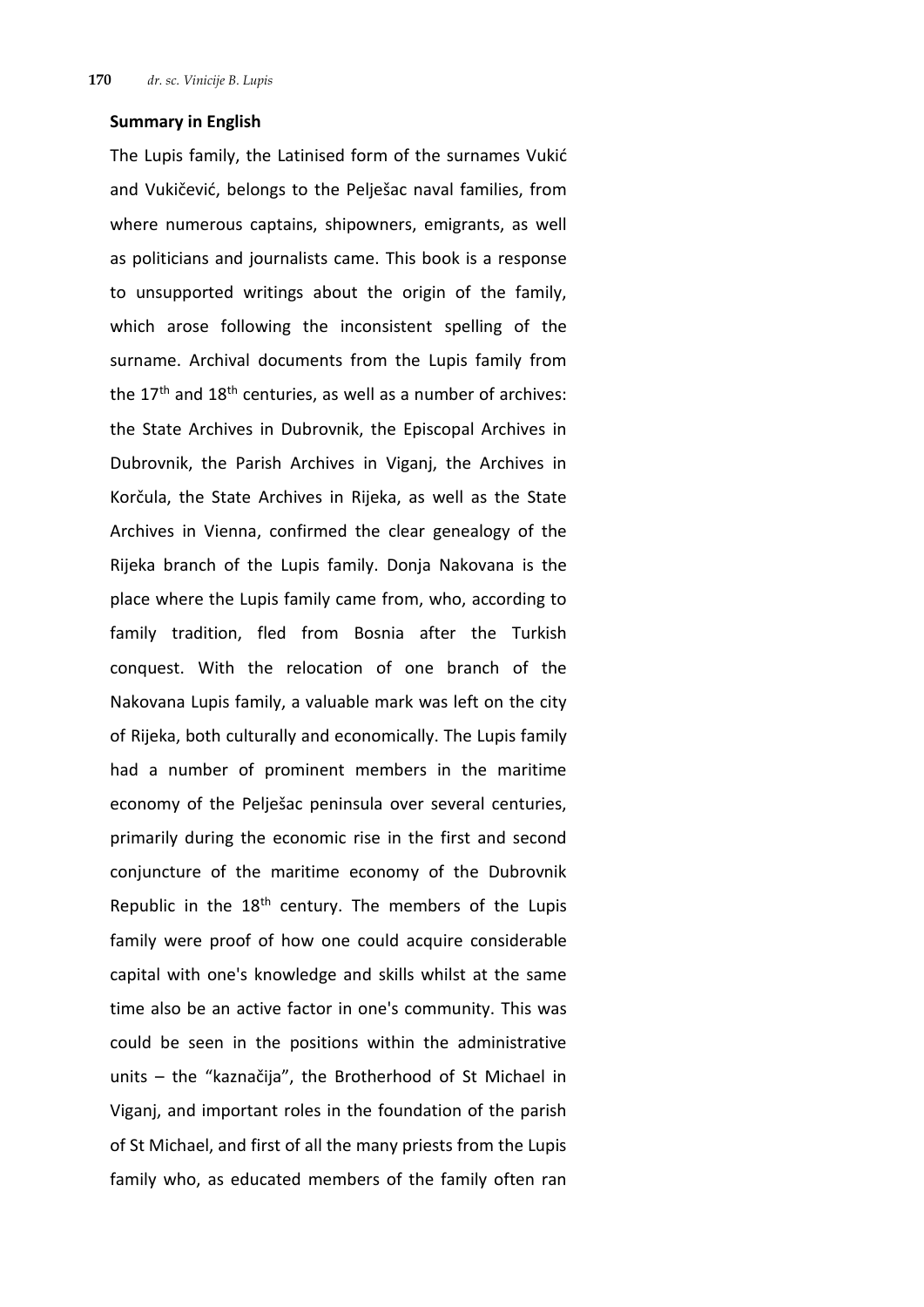the business of their brother naval captains and shareholders of the Dubrovnik merchant fleet. The Rijeka branch of the Pelješac Lupis family from Donja Nakovana was just one of the branches of the family who emigrated. As sailors, but also as kinds of adventurers, members of the Lupis family began to emigrate to Africa, New Zealand, Australia, North and South America at an early age. The process of emigration from Nakovana began as early as the  $17<sup>th</sup>$  century due to the developed maritime affairs of the Republic of Dubrovnik. With this book numerous documents are revealed about the Lupis family from earlier centuries when the Rijeka branch was still on Pelješac, as well as the problem of the form of the family's surname, which often caused confusion and provided material for the appropriation of the Pelješac Vukić – Lupis family by Italian historiography, which is completely unfounded and just one more in a series of historical plagiarisms. With the discovery of archival documents from Dubrovnik, the enigma of the mother's origin was finally solved. Ivan Ferdinandov Lupis on his mother's side comes from the Herzegovinian family Perić, whose grandfather Bož Nikolin Perić was a naval captain, settled in Dubrovnik, and his grandmother from the Konavle family of Šnjurić. With the printing of two personal documents of Ivan Ferdinandov Lupis, a contribution was made to the fact-based knowledge of the life of the torpedo inventor, ending numerous doubts relating to his military career. In the same way, the publication of his dossier, i.e. its censorship, the fact of the neo-colonial attitude of Austrian cultural institutions surfaced once more. With an examination of the official document of Ivan Lupis von RAMMER from the State Archives in Vienna, it is obvious how the document was sanitised, because at the end of the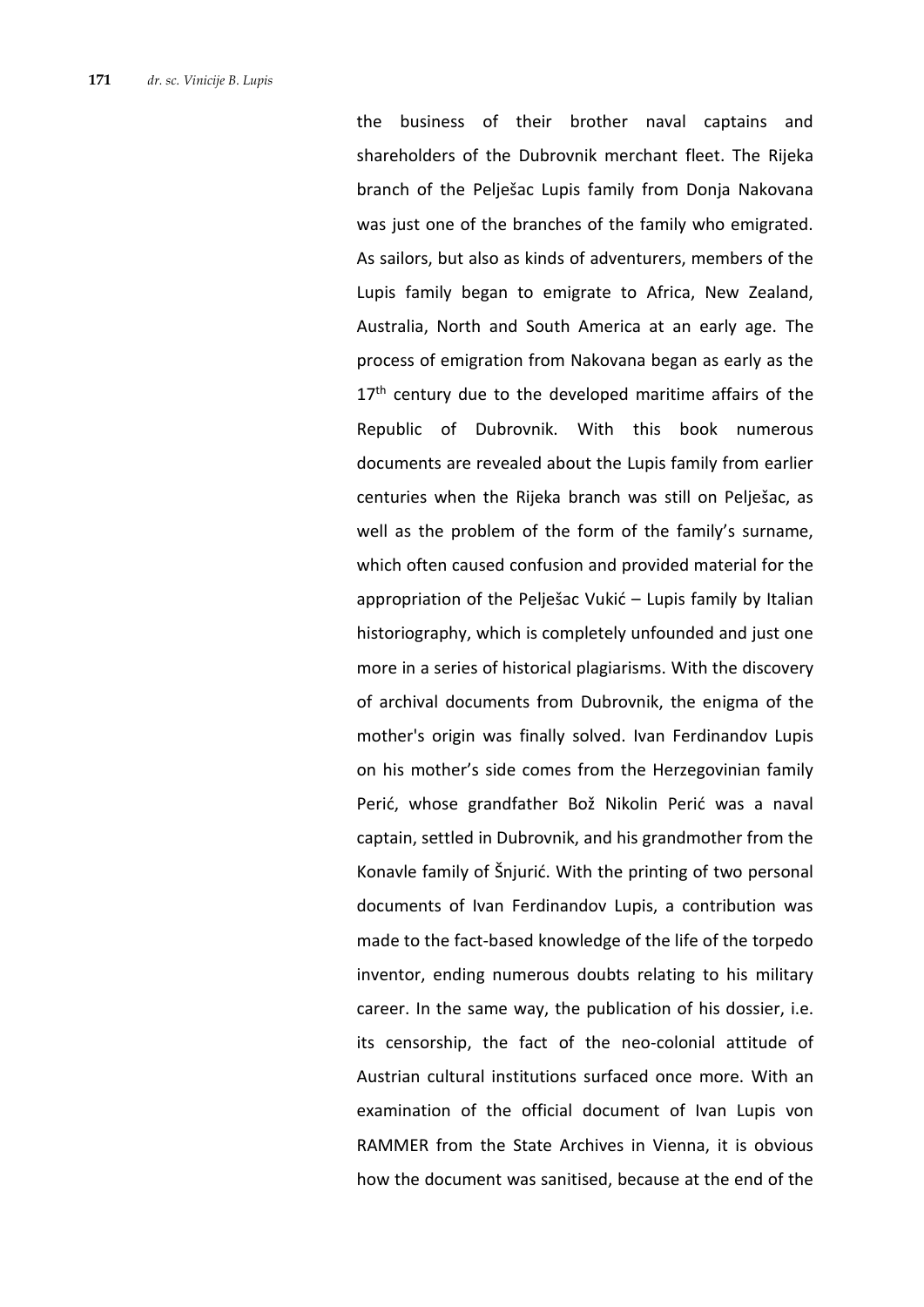file there is a document from  $11<sup>th</sup>$  March 1710. This censorship confirms the family tradition from the middle of the 19<sup>th</sup> century that Ivan Lupis took family documents from Donja Nakovana, and this news was reliably noted by the journalist Ivan Lupis at the beginning of the last century. It is completely normal for aristocratic writings to be censored by Austrian colleagues, as this material is kept under police supervision. The existence of a document from 1710, inside the form with a charter for a coat of arms, and in a request sent to the ruler, along with the ruler's official document itself, is completely incomprehensible why there is a paper from 1710. In fact, this is one more confirmation that the Austrians are the masters of Croatian archival heritage and that we Croats are treated according to the neo-colonial pattern of sharing crumbs from the table of archival facts. It was to be expected after the creation of the Croatian state that such a situation would improve, however, in my personal experience I too can testify that nothing has changed in relation to the Croatian archival and other cultural heritage that is kept in Austrian cultural institutions. Unfortunately, the post-war fact and the strenuous work of the Yugoslav Commission, whose successor is the Republic of Croatia was not used for the restitution of cultural and archival heritage, in order for the accumulated injustice over the centuries to be corrected. According to this official document, Ivan Lupis himself received a noble title and a coat of arms with the predicate "von Rammer (sinker)", with the motto "persistence wins." At the same time, he also affirmed his aristocratic status by marrying Baroness Elisa de Zotty. Ivan Lupis achieving the knightly status of frigate captain was, according to the order, justified by his military path, dedication and the very invention of the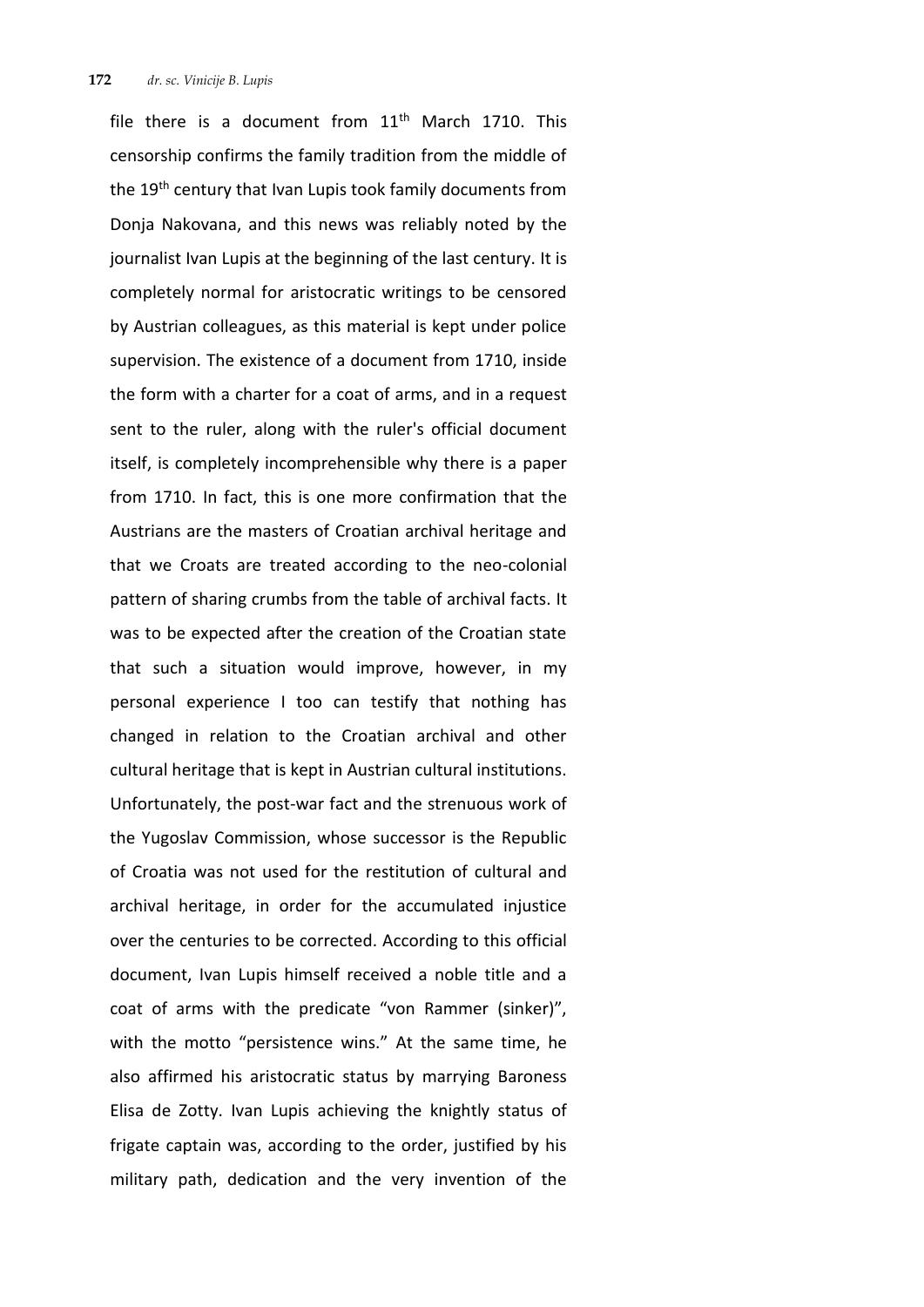torpedo, and not by family roots. It is clear how the coat of arms is composed of an element of the coat of arms of the commoner Lupis family from the Republic of Dubrovnik, verified in two preserved rolls of arms in Dubrovnik and Belgrade, i.e. on the basis of the archbishop's coat of arms of Archanđeo Lupis and obviously Bartul Franov Lupis. Ivan Lupis, with his invention, a new effective weapon of war, completely changed the history of warfare, and however much some doubted the improvement by Robert Whitehead, the emperor clearly decided in his official document who the inventor was. If we judge morally, is it an epochal weapon that led to many hundreds of thousands of deaths, is it something that someone should be proud of? Before 1500, St Augustine dedicated several chapters in his work *De civitate Dei*, to the simple proof that every struggle, even that of wild animals, has the purpose of establishing balance and harmony, which he calls peace. This simple truth, that man in the universe strives for harmony, and not for inconsistency to turn in that so that war is glorified as a normal state, has remained adhered to in the wisdom of the  $20<sup>th</sup>$  century. In fact, human history in the age of high cultures is the history of political forces. The form of that history is war, and peace is a part of it, i.e. the continuation of war by other means. How unfortunate Lupis's invention was in human history, and how much it contributed to the balance of power remains a great enigma, undoubtedly the torpedo marked the history of the Austro-Hungarian navy with one of its greatest technological achievements, however, it also marked the industrial development of the city of Rijeka and therein lies the importance of the idea of Ivan Lupis, a dedicated Austrian naval officer who carried in his genes the century-old tradition of Pelješac sailors. The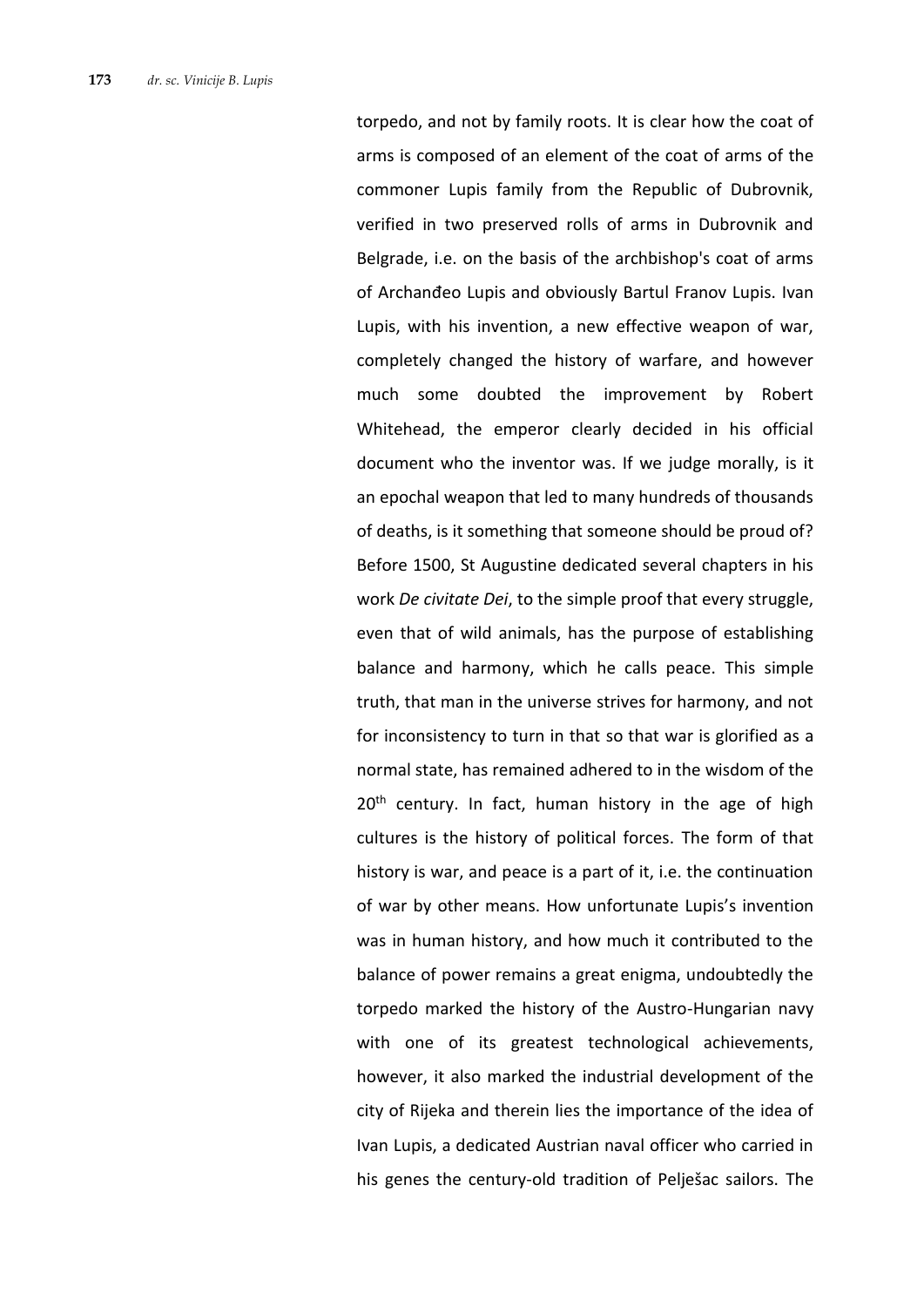development of the naval industry in the city of Rijeka undoubtedly owes much to Lupis's invention, however, he was not a lone member of the Rijeka branch of this Pelješac family who contributed to the development of this most important Croatian port for more than a century, we could highlight his first cousin Antun Frano Lupis. This kind of monograph about the Lupis family from Donja Nakovana on Pelješac, which we have presented through several prominent family members, talks about Croatia's connection with the Mediterranean, the artery of Europe, in other words, the best that the Croatian people have produced, and that is great maritime heritage, which experienced its apogee in the maritime part of the Republic of Dubrovnik and the Bay of Kotor. The Rijeka episode of the Lupis family lasted about a century and a half in a long-lasting family saga and it was a flash of creativity that was made possible by the prosperous and promising environment of the then Rijeka, before the arrival of totalitarian systems and the suffocation of the constant of individuality. We have also authenticated the manuscript of the book with numerous excerpts from archival books about family roots. I hope that this book will be a contribution to the knowledge of Rijeka-Dubrovnik relations over several centuries, all the way to the journalist Ivan Lupis Vukić, who was the first to write publicly about the political phenomenon of the Rijeka resolution in the British press at the beginning of the 20<sup>th</sup> century, and the author's grandfather - Vinicije Antonov Lupis, a long-time captain for Rijeka's Jadrolinija since its beginnings. In the same way, his father Anton Ivanov Lupis also commanded aboard the steamships *Napredak* and *Podmladak* of the Progres shipping company from Sušak, which says everything about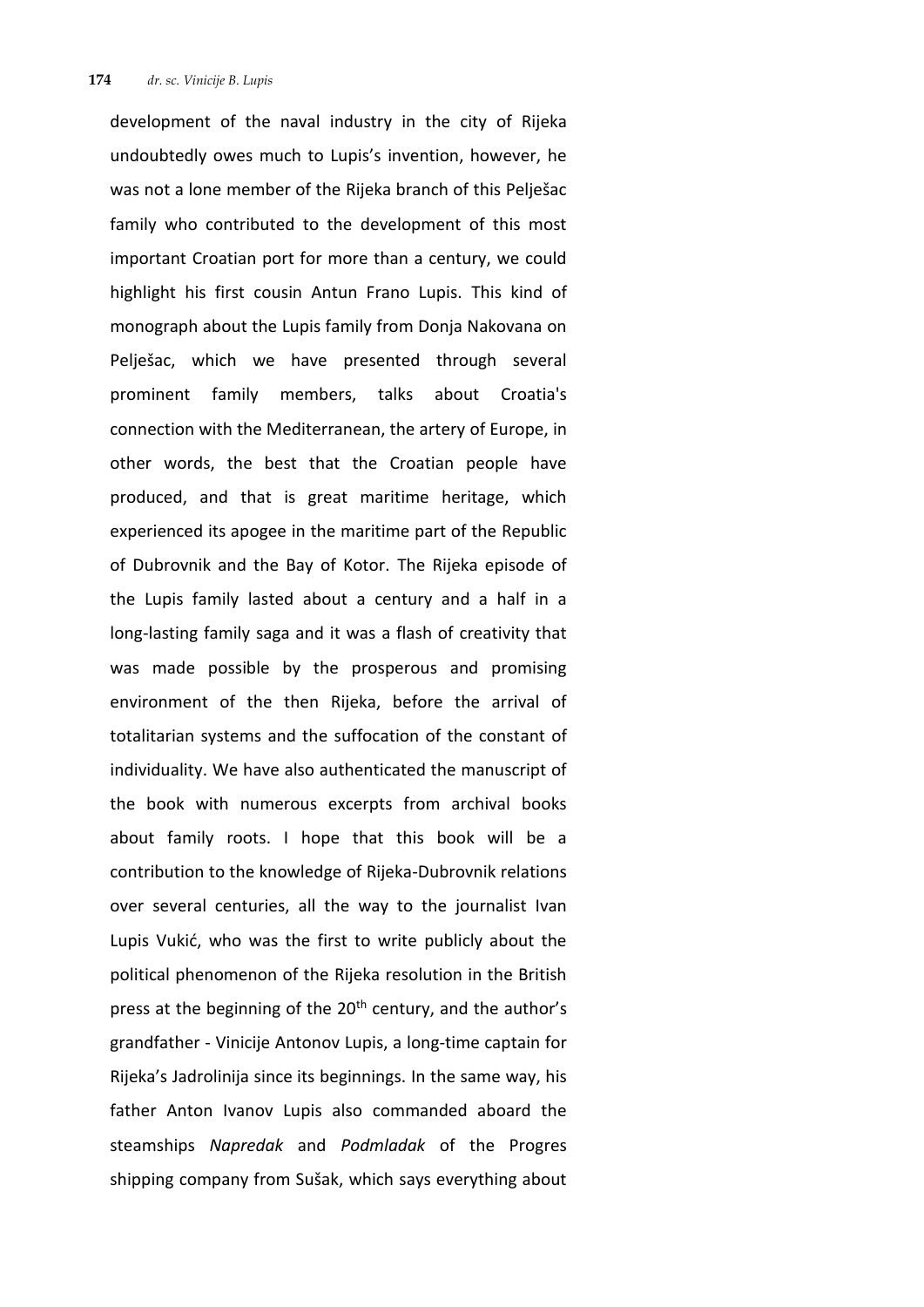the long-term economic and political ties of the Croatian south and Rijeka for several continuous centuries. And to underline, the inventor of the torpedo, based on everything presented, should simply be called Ivan Ferdinandov Lupis, i.e. Ivan Lupis (with the colloquial family nickname Vukić), the way that if he were alive today he would be listed in administrative books and the way his extended family has been uniformly surnamed for centuries, despite all the ramblings during the centuries of administrations that were not conducted in the Croatian language. There are attempts at the naming of Ivan and Blaž, because Roman Catholics get three names at baptism, in this case it is to do with the forms: Ivan, Blaž, Ignacije, whilst in life only the first name was usually used. Likewise, the nickname itself, which is actually the original surname, was never used on Pelješac in that form as it was on the island of Korčula, to be entered in land registers or other documents, but it was used internally between the same members of a family. To this day, the nickname Vukić has been retained only by the Lupis members in Kućište and the faction in Nakovana, where both factions even remained in administration during the 19<sup>th</sup> century, which is clearly shown in the book. Therefore, the inventor of the torpedo should not be called Vukić, but only Lupis. In fact, one of the set goals of this book was to quote in detail all versions of the names and surnames of his distant and close relatives, in order to find out the real form and national feeling of Ivan Lupis. Likewise, in the first publications in Croatian about the inventor of the torpedo from the beginning of the last century, in the magazine *Jadranska straža*, where one of the collaborators was his relative Ivan Lupis Cvitkov/Vukić, the inventor of the torpedo is quite simply named - Ivan Lupis. I hope that this